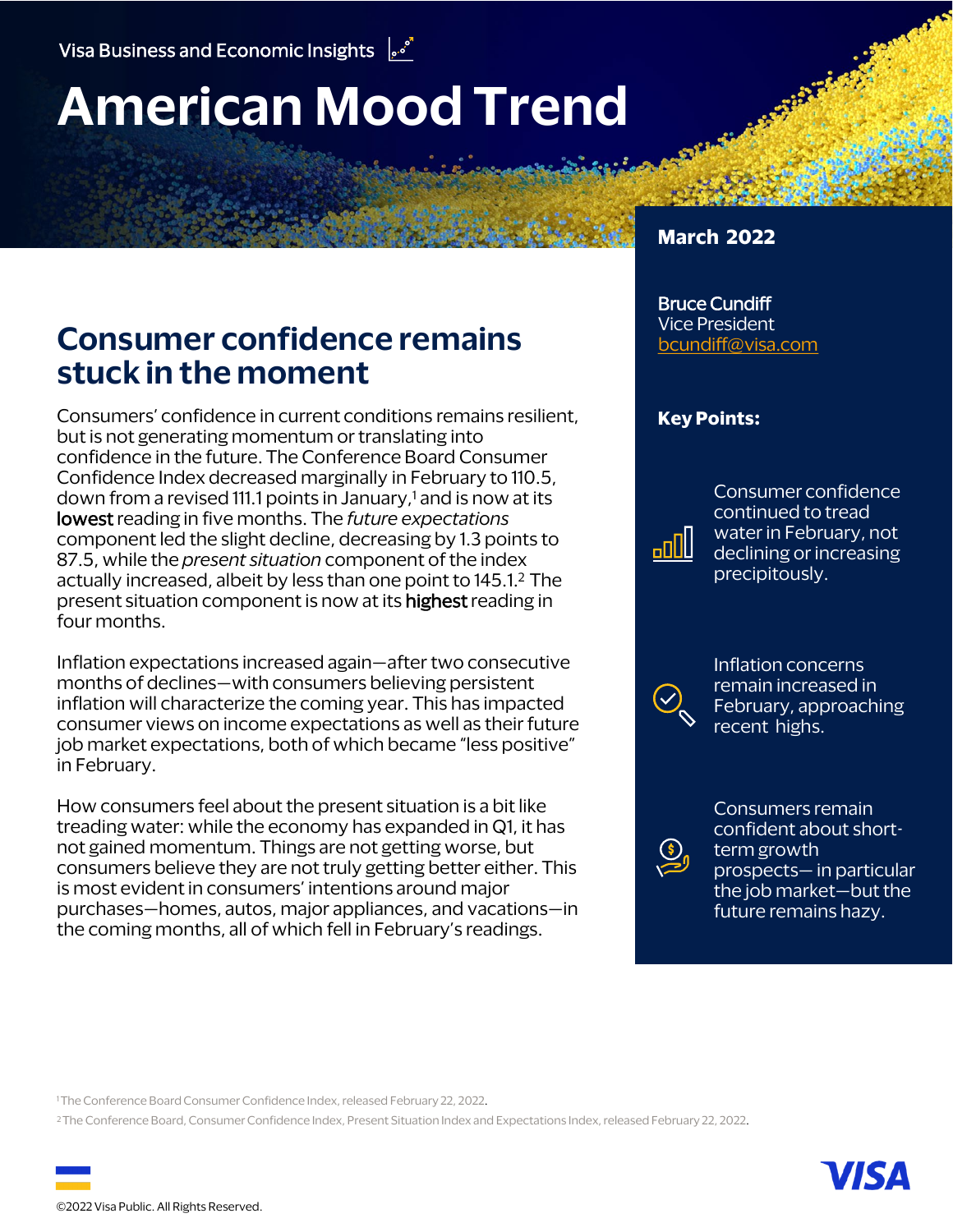

situation faltered slightly in February. Inflation to worsen in the coming six months, while concerns returned to near 13-year highs, roughly the same expected them to improve. increasing to 7.0, although lower than durable-goods purchases, such as cars, homes, conditions remained positive. Those who major appliances, and vacations all decreased. expected more jobs in six months minus those

Much of what has characterized the readings in  $+5.5$  in January). A higher percentage expect the past few months was a flip-flop from there to be fewer jobs in the next six months. confidence in the present to confidence in the future. February's numbers give us the Despite the decline in the overall index, impression of tepid positivity in the present and consumer confidence in the present situation

market held strong—with 42.0 percent more and weaker income expectations making those who saw them as "hard to get," down more fragile. slightly from January but still near all-time high.

Consumers' assessment of the economic Fewer consumers expected business conditions

November's 7.3 percent reading. Plans for Consumers' expectations for future labor market who expected fewer came in at +3.4 (down from

weakening views of the future. The remains especially resilient in the face of a variety of headwinds. The uncertainties surrounding the Consumers' assessment of the present labor future are concerning, with inflation concerns consumers seeing jobs as "plentiful" relative to consumers' positions on the economy that much

#### **Fig. 2: Consumer confidence in future business conditions is also tepid** (Business conditions – next six months, percent of consumers surveyed)

conditions improving. Fewer consumers see business conditions worsening, but also no increase in those who see



Sources: Visa Business and Economic Insights; Conference Board, Consumer Confidence Index, released February 22, 2021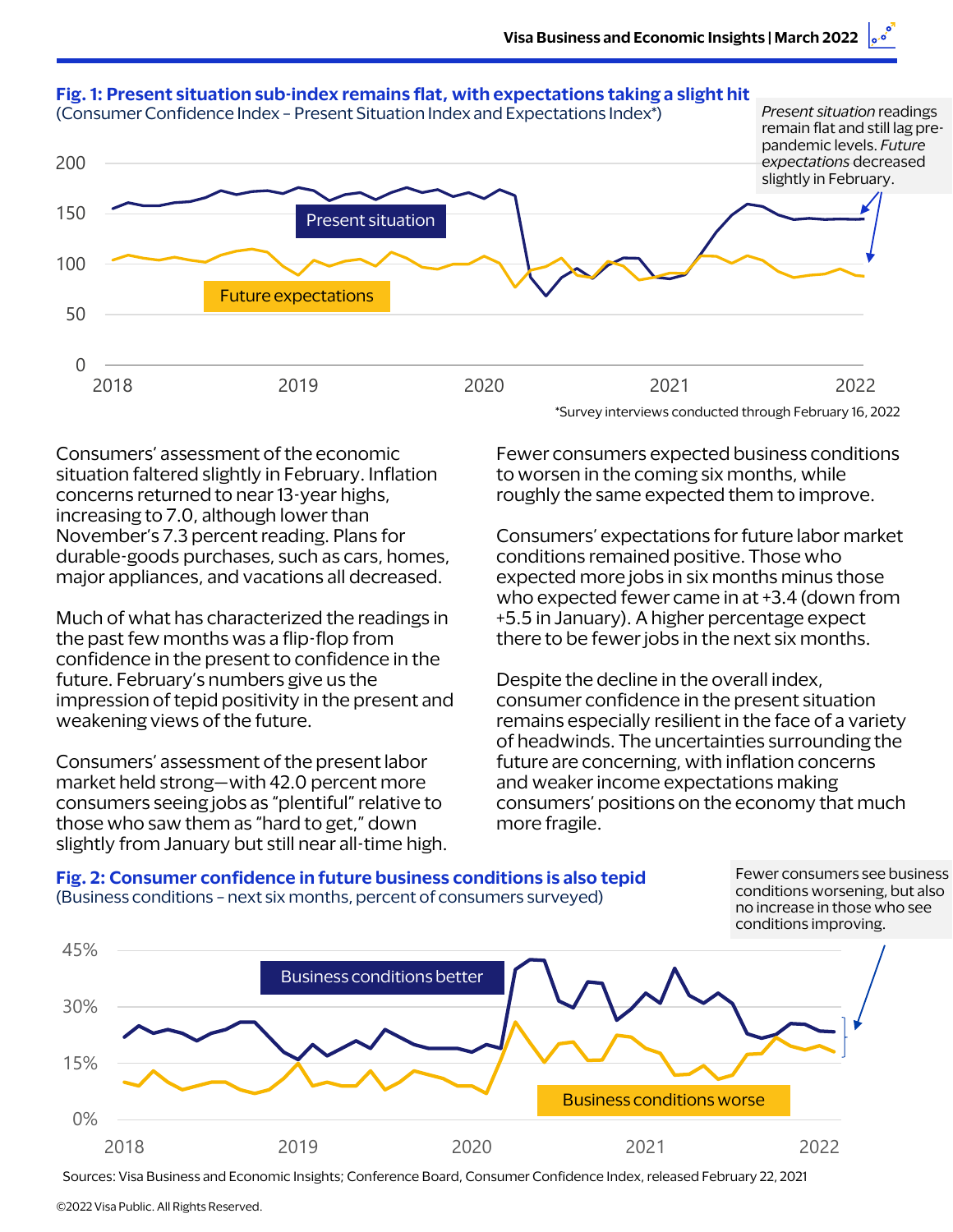# Consumers are "normalizing" life with COVID-19

#### **More than 80 percent of consumers indicate that they have reached a point where COVID-19 does not rule their daily lives,** according to

recent consumer survey data from CivicScience. There is strong indication that consumers are increasingly resolved to live with the virus and have its impact lessen their day-to-day lives. Most consumers remain concerned and conscious of it, but are at the very least *trying*  not to let it affect their lives as much in 2022. As a result, they may engage in more activities that have been sidelined for the past several years. The 18 percent for whom COVID-19 still plays a major role in their day-to-day lives skews older and female—45 percent are 55 or above, and 57 percent are women.

#### **Fig. 3: Consumers are mostly over COVID-19 affecting their day-to-day lives**



0% 10% 20% 30% 40% 50%

46.0%

Source: CivicScience Consumer Survey, February 2022

# Returning to the office breeds happiness

**More consumers who are already back in the office say they are happy compared to those still working remotely.** Despite difficulty at many companies deciding how to manage a return to the office, those already working at physical locations indicate higher levels of happiness. In particular, almost twice as many consumers indicate they are "very happy" compared to those who are still working remotely, according to the February 2022 survey by CivicScience. While this is not necessarily causal, the "normalization" of COVID also includes positive views with a return to pre-COVID era routines. Many consumers likely equate returning to the office with an emergence from the throes of the pandemic and some semblance of a return to normal lives. This could be a leading indicator of willingness to engage in a broader array of activities including travel, attending large public events or physical world shopping, and spending associated with such activities.

# **back in the office say they are much happier** Very happy Somewhat happySomewhat unhappy Very unhappy

**Fig. 4: Remote work fatigue: consumers already** 



Source: CivicScience Consumer Survey, February 2022

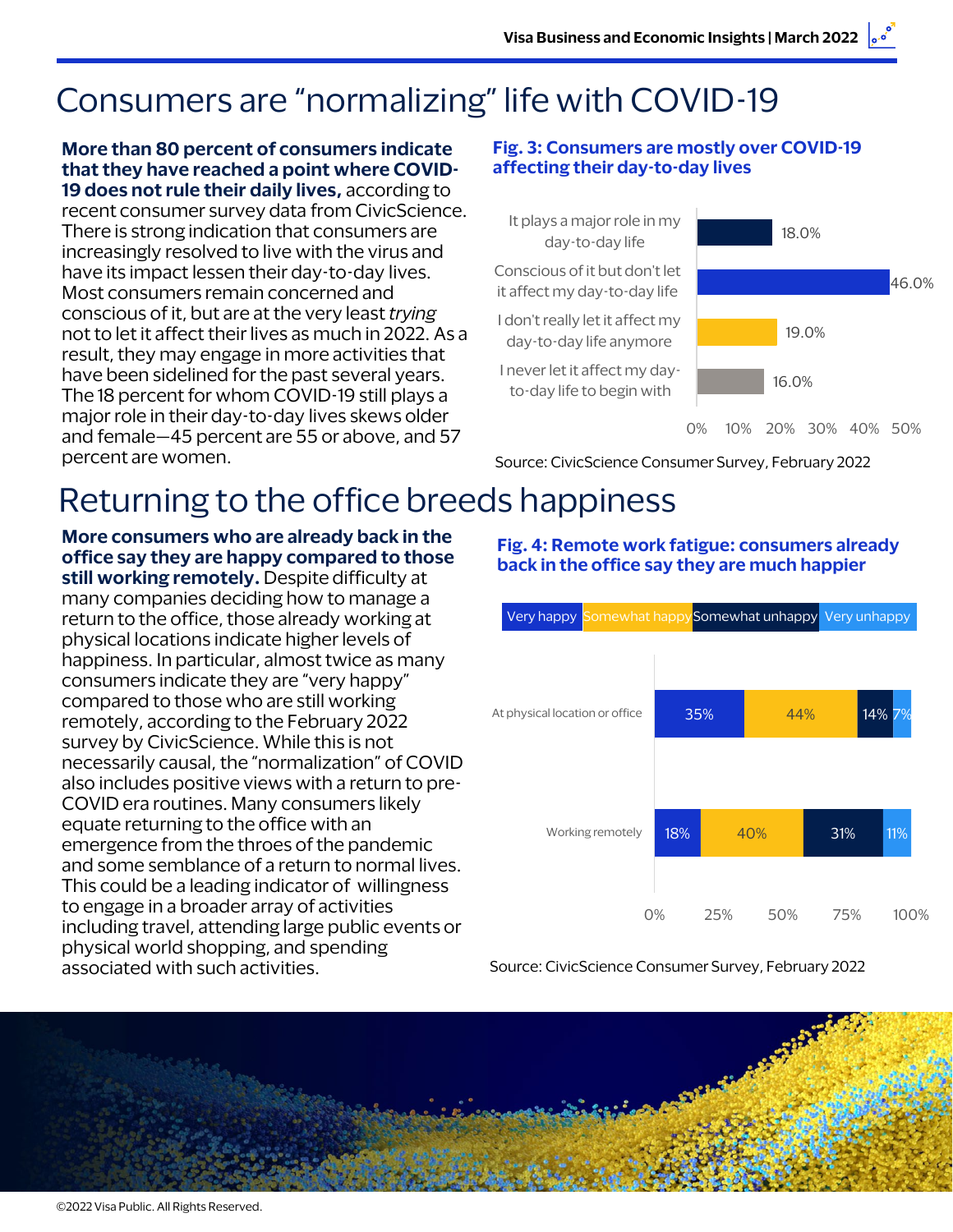### **Forward-looking statements**

This report may contain forward-looking statements within the meaning of the U.S. Private Securities Litigation Reform Art of 1995. These statements are generally identified by words such as "outlook", "forecast", "projected", "could", "expects", "will" and other similar expressions. Examples of such forward-looking statements include, but are not limited to, statement we make about Visa's business, economic outlooks, population expansion and analyses. All statements other than statements of historical fact could be forward-looking statements, which speak only as of the date they are made, are not guarantees of future performance and are subject to certain risks, uncertainties and other factors, many of which are beyond our control and are difficult to predict. We describe risks and uncertainties that could cause actual results to differ materially from those expressed in, or implied by, any of these forward-looking statements in our filings with the SEC. Expect as required by law, we do not intend to update or revise any forward-looking statements as a result of new information, future events or otherwise.

### **Disclosure**

Case studies, comparisons, statistics, research and recommendations are provided "AS IS" and intended for informational purposes only and should not be relied upon for operational, marketing, legal, technical, tax, financial or other advice. Visa Inc. neither makes any warranty or representation as to the completeness or accuracy of the information within this document, nor assumes any liability or responsibility that may result from reliance on such information. The Information contained herein is not intended as investment or legal advice, and readers are encouraged to seek the advice of a competent professional where such advice is required.

For more information, please visit us at [visa.com/EconomicInsights](https://usa.visa.com/partner-with-us/visa-consulting-analytics/leverage-economic-and-business-insights.html) or at [VisaEconomicInsights@visa.com.](mailto:VisaEconomicInsights@visa.com)

## **Meet the team**

Wayne Best, Chief Economist Wayne Best, Chief Economist Bruce Cundiff, Vice President, Consumer Insights [bcundiff@visa.com](mailto:bcundiff@visa.com) Michael Brown, Principal U.S. Economist [michael.brown@visa.com](mailto:michael.brown@visa.com) Adolfo Laurenti, Principal European Economist [laurenta@visa.com](mailto:laurenta@visa.com) Richard Lung, Principal Global Economist richard Lung@visa.com Glenn Maguire, Principal Asia Pacific Economist *[gmaguire@visa.com](mailto:gmaguire@visa.com)* Mohamed Bardastani, Senior CEMEA Economist [mbardast@visa.com](mailto:mbardast@visa.com) Jennifer Doettling, Director, Content and Editorial *[jdoettli@visa.com](mailto:jdoettli@visa.com)* Michael Nevski, Director, Consumer Insights music [mnevski@visa.com](mailto:mnevski@visa.com) Dulguun Batbold, Global Economist [dbatbold@visa.com](mailto:dbatbold@visa.com) Travis Clark, United States Economist [wiclark@visa.com](mailto:wiclark@visa.com) Angelina Pascual, European Economist annual annual annual annual annual annual annual annual annual annual annu Mariamawit Tadesse, Global Economist metal metal [mtadesse@visa.com](mailto:mtadesse@visa.com) Woon Chian Ng, Associate Asia Pacific Economist [woonng@visa.com](mailto:woonng@visa.com) Juliana Tang, Executive Assistant [jultang@visa.com](mailto:jultang@visa.com)